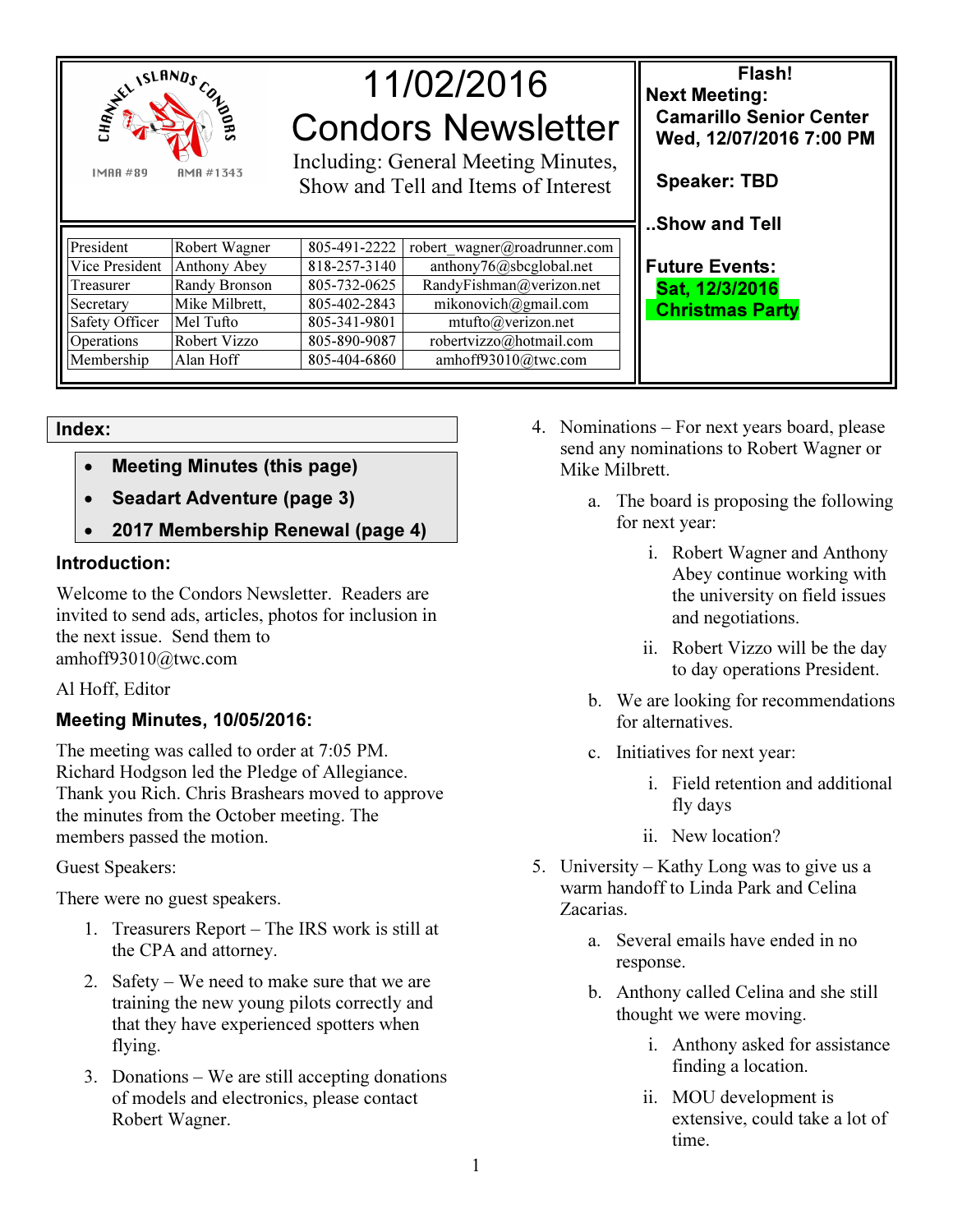- iii. Ray Porras has been contacted for an extension, Celina has been CC'ed.
- iv. Can we get a longer term than 6 months with additional fly days?
- v. Ray believes that we can have an extension in place with current agreement before 12/18/16.
- 6. Robert Wagner is going to get back in contact with the water district to gather more information on the other location behind the CFC current location. It was in litigation the last time he had contact, lets hope its cleared or clearing so we can possibly move forward there.
- 7. Holiday Party 12-3-16 1-5PM
	- a. We will have a combined raffle with CFC with each club supply \$500 toward prizes.
- b. The clubs will split the food costs for a \$400 total.
- c. You should have received an email with RSVP information already. If not, please contact Anthony Abey to get on the list.
- d. Our prizes will come from California Hobbies again this year.
- 8. Show & Tell Rich Tejeda brought in his foamy flying bird model. He does not recommend it from a building standpoint, everything was crooked out of the box, but, after a lot of work straightening it out and getting it together, it flies excellent. Total flying weight: 20oz.
- 9. After 28 years in business, Aeroworks has closed its doors

The meeting was called at 7:37PM.

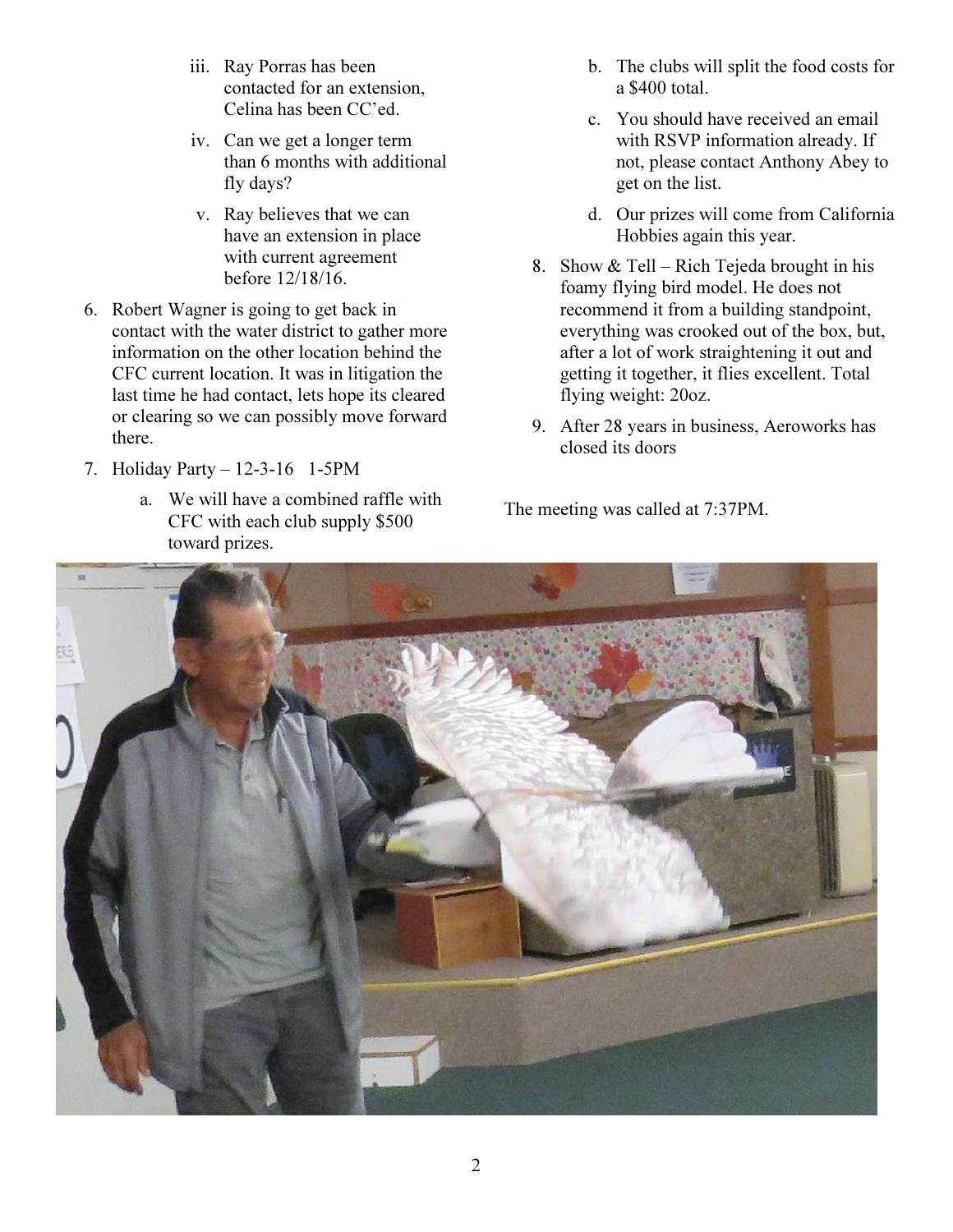## Seadart Adventure (Rev 1)

## Jeffrey Nemit wrote the following article for the RCJM magazine which is in the latest issue. He offered it to us to put in our newsletter. Thank You.

The Seadart project started with the purchase and construction of a plastic model. After some added research on the Seadart and detailed measurements of the model a set of drawings were constructed using "Ashlar Drawing Board". Over the next two years the Seadart was constructed using conventional balsa and ply materials. The model was then finished with light fiberglass and good quality paint. A small balsa model of the Seadart was next constructed and test run to determine the correct center of gravity location and sensitivity of the location to small changes. The design appeared very robust.



### Seadart Ready for trip to the Pond

The power system consists of two Wemotec Midi fans with 1600 rpm/V Medusa motors. The initial setup consisted of two 6S 2200 mahr battery packs to keep the weight to a minimum. Test initiated in a local pond showed the seaworthiness to be quite good. The massive sea rudder was effective under most conditions but some issues were encountered in stronger winds due to the large vertical stabilizer. Having differential throttles on the dual fans would have helped at low water speed.

The first several attempt at high speed runs showed that there was insufficient power to come on the step and achieve a sufficient velocity for liftoff. Overall weight was 16.5 pounds with a net thrust of just ten pounds and a net power input of 2240 watts. The next step was to upgrade the ESC's and

increase the available power with two sets of 8S 5000 mahr Lipo packs. This increased the weight to just under 20 pounds with a net thrust of 17 pounds and a net power input of 4620 watts so a sizable increase in thrust to weight.

The next set of high speed surface runs showed the Seadart clearly on the step and at a speed more than sufficient for liftoff but apparently stuck to the water surface. These results clearly indicated that rotation could not be achieved with the thrust line being well above the CG. This problem was solved by adding some simple baffle plates in the exhaust of the ducted fans at approximately five degrees as shown in the attached picture. After the above modification, the Seadart would readily liftoff from the water surface after a short takeoff run. The aircraft is quite fast, very maneuverable yet stable in flight, a very light feel with an overall wing area of 1275 square inches. As with most delta wing aircraft, stall characteristics are very docile, and the Seadart just slows down at high angles of attack with no noticeable instability in any axis. There is nothing like advancing the throttles on the dual fans and watching the plane shed water, and sprout a small rooster tail as liftoff is achieved. I can't wait for seaplane events this fall with hopefully some early seasonal rain to fill some of the parched lakes in California.

One picture shows the ski in the extended position. This is controlled by two air driven pistons on both ends of the single but wide ski board. There is an adjustable valve that controls the flow rate to the pistons to get precise control of the ski in the lowered and stowed positions. Overall effective, simple and reliable in operation.